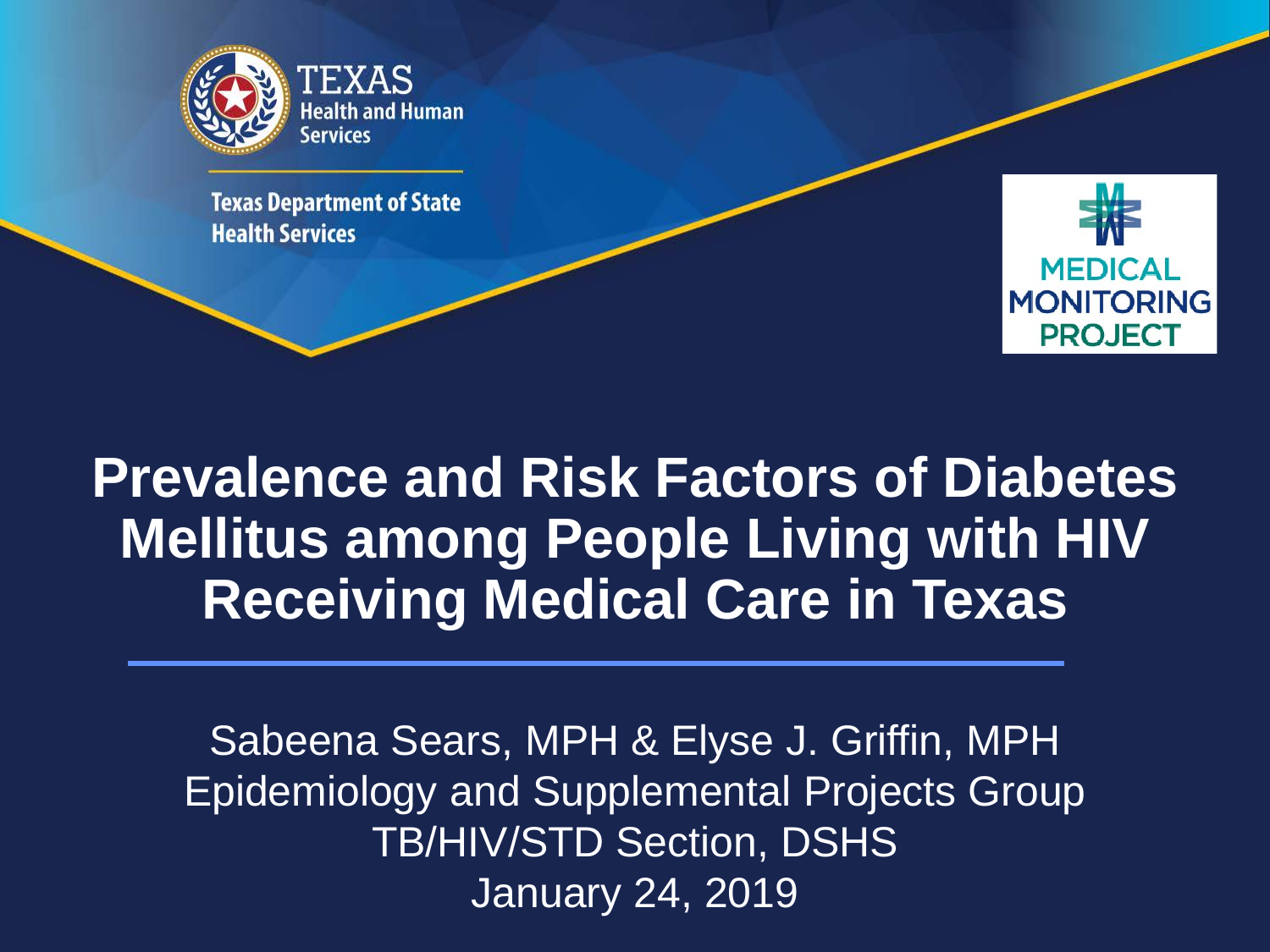**Cardiovascular disease (CVD) #1 cause of death in the US and worldwide1**



**Texas Department of State Health Services** 

HIV therapies/immune activation/inflammations

adipose tissue changes + glucose/lipid metabolism disorders

### increase CVD risk<sup>2,3</sup>

### **Aging-related comorbidities on CVD risk poses an important health challenge among people living with HIV (PLWH)**

1Mozaffarian D, Benjamin EJ, Go AS, et al. Heart disease and stroke statistics--2015 update: a report from the American Heart Association. *Circulation.*  2015;131(4):e29-322.

<sup>2</sup>Currier JS, Taylor A, Boyd F, et al. Coronary heart disease in HIV-infected individuals. Journal of acquired immune deficiency syndromes 1999. 2003 Aug 1;<br>33(4)·3Nix エーM & Ti506–512 33(4):3Nix, L. M. & Ti506–512.

en, P. C. Metabolic syndrome, diabetes, and cardiovascular risk in HIV. *Curr. HIV/AIDS Rep.* **11**, 271–278 (2014).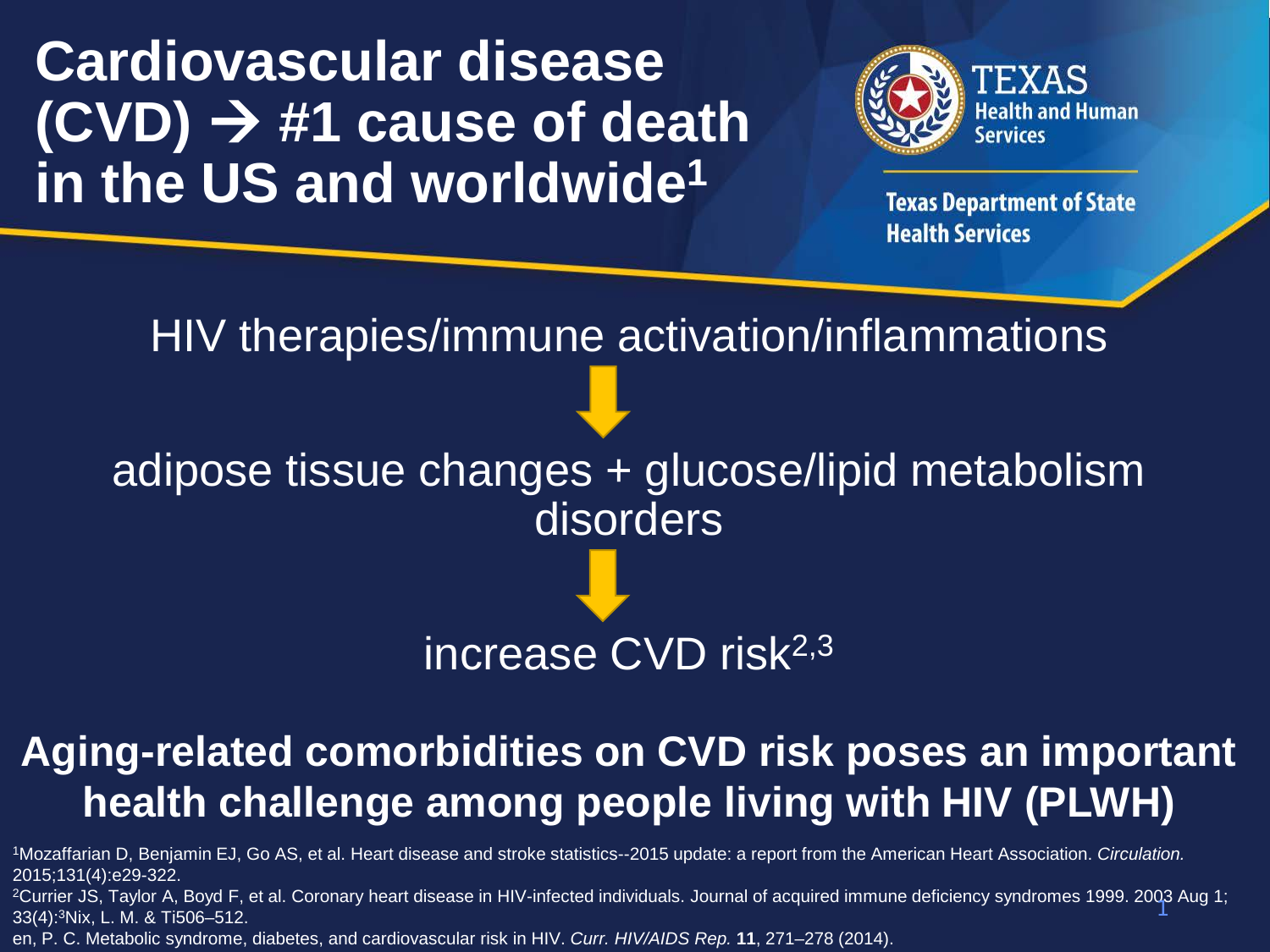# **Type 2 Diabetes Mellitus (T2DM) is a predictor of CVD**



**Texas Department of State Health Services** 

• (T2DM) is a major risk factor for cardiovascular disease (CVD), which is the leading cause of all adult deaths in the U.S1,2



1Ford ES. Risks for all-cause mortality, cardiovascular disease, and diabetes: a summary of the evidence. Diabetes care. 2005;28(7):1769-78. Diagram derived from: Cardiometabolic Risk Working Group (2011) The Canadian journal of cardiology, 27 (2) PMID: 21459257 2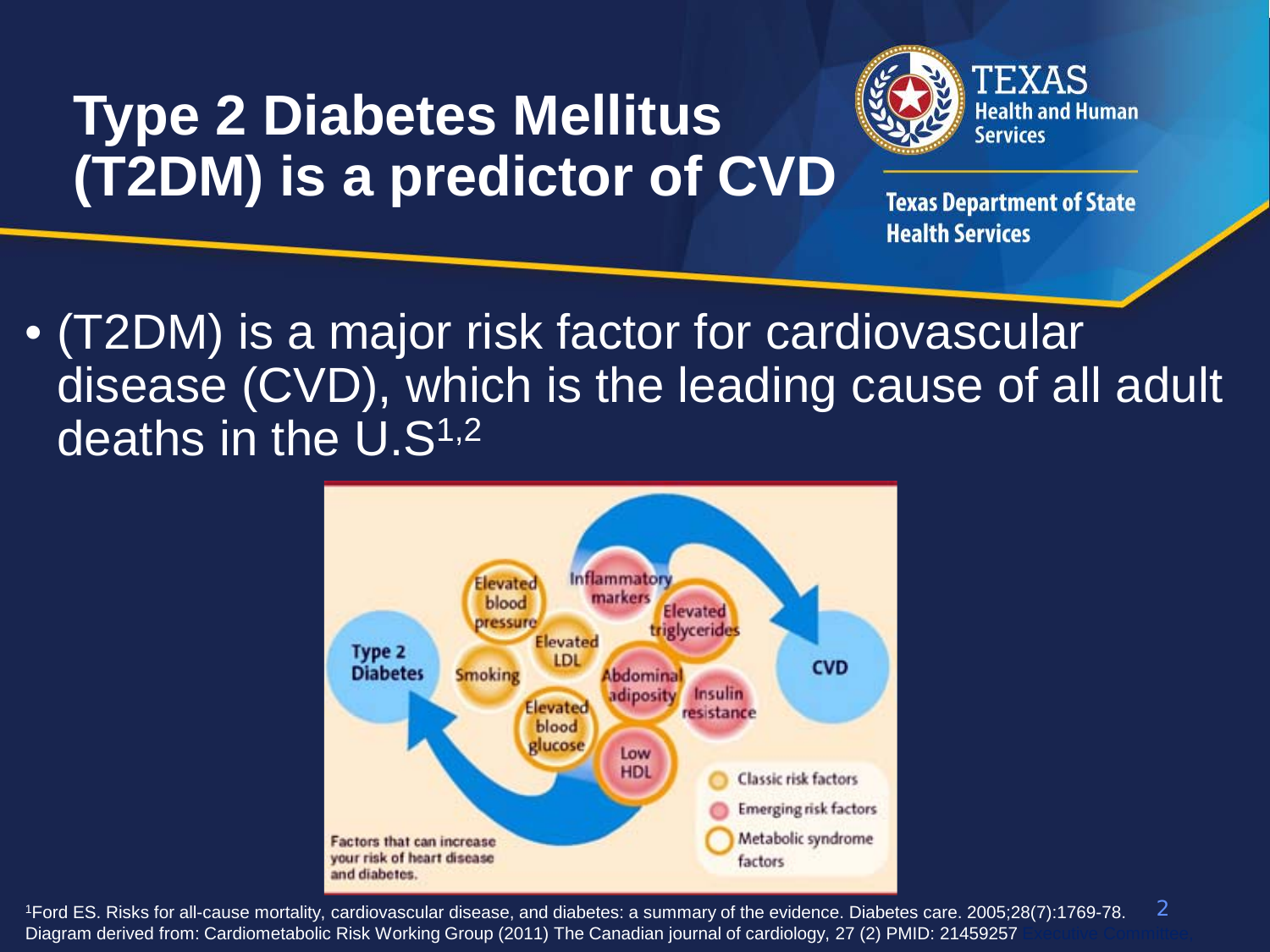# **10-15% of people living with HIV have T2DM1**



**Texas Department of State Health Services** 

### • In 2017, T2DM prevalence in the US was 9.4%<sup>2</sup>

### • Previous 2009-10 MMP analysis found T2DM prevalence among PLWH to be 10.3% (vs. 8.3% using NHANES)1

1Hernandez-Romieu et al. Is diabetes prevalence higher among HIV-infected individuals? Evidence from MMP and NHANES 2009–2010. *BMJ Open Diabetes Research and Care* 2017 <sup>2</sup>Center for Disease Control (2017): More than 100 million Americans have diabetes or prediabetes. Press release. https://www.cdc.gov/media/releases/2017/p0718-diabetes-report.html. Accessed 15 January 2019. 3Glass TR et al. Prevalence of CVD risk factors: the Swiss HIV Cohort Study. *HIV Med* 2006;7:404–10. 3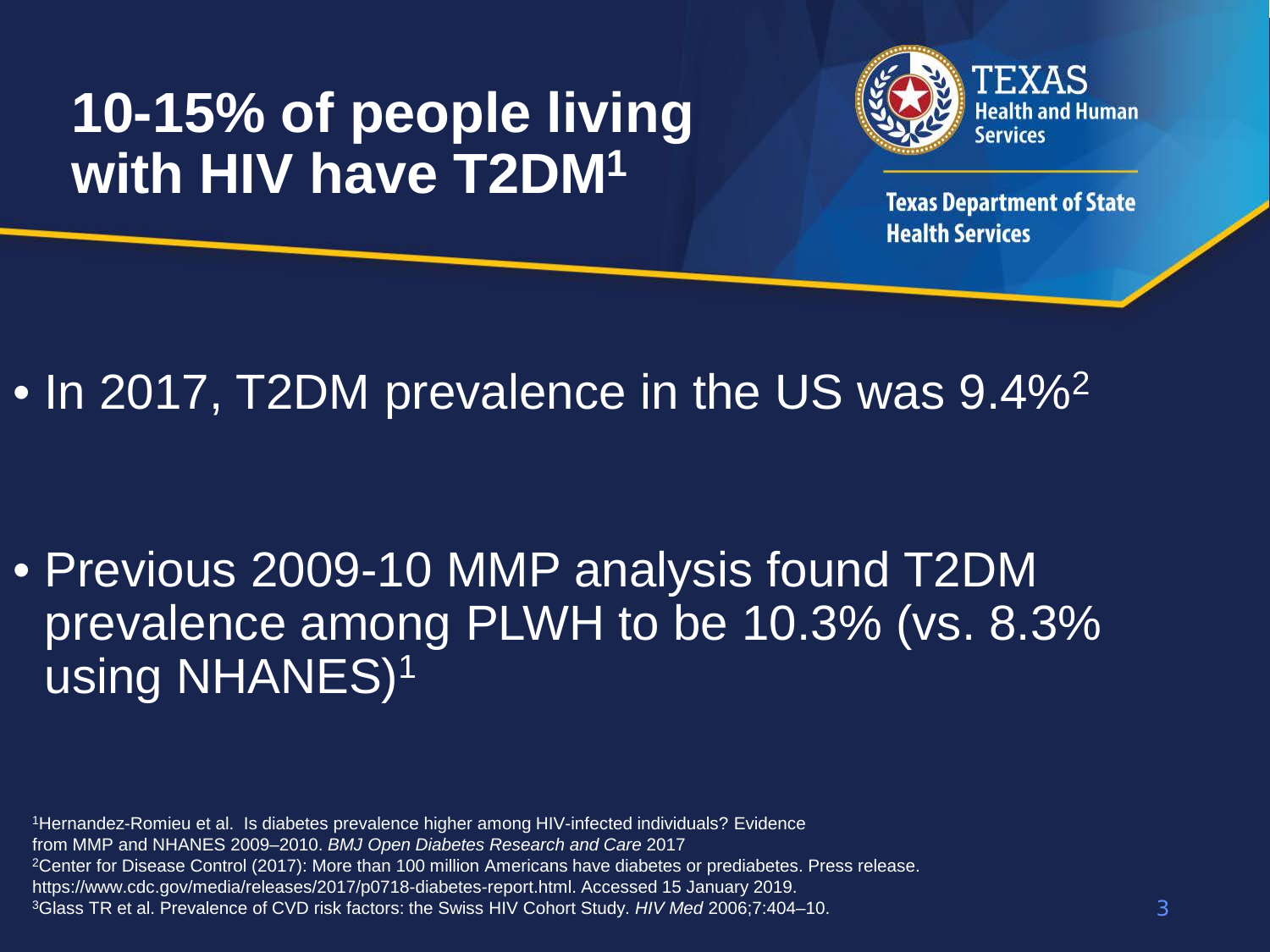

### **Study Objectives**

- To estimate the prevalence of T2DM and identify risk factors among people living with HIV (PLWH) using MMP data 2013-2014
- To estimate the odds of having T2DM among PLWH by various sociodemographic characteristics such as age, sex, and race.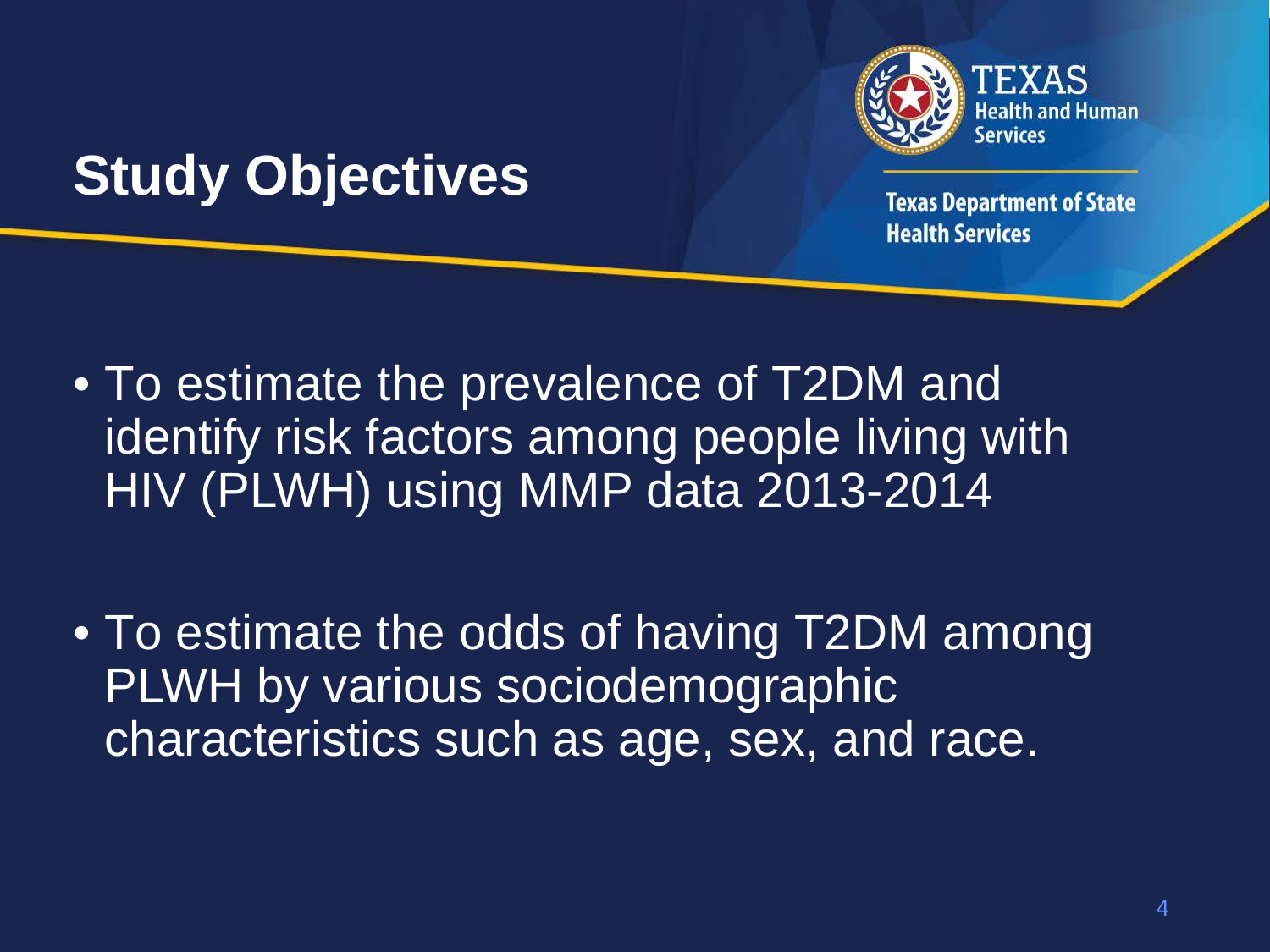### **Methods – MMP 3-Stage Sample Design**



**Texas Department of State Health Services** 

### 1<sup>st</sup> Stage: states and dependent areas

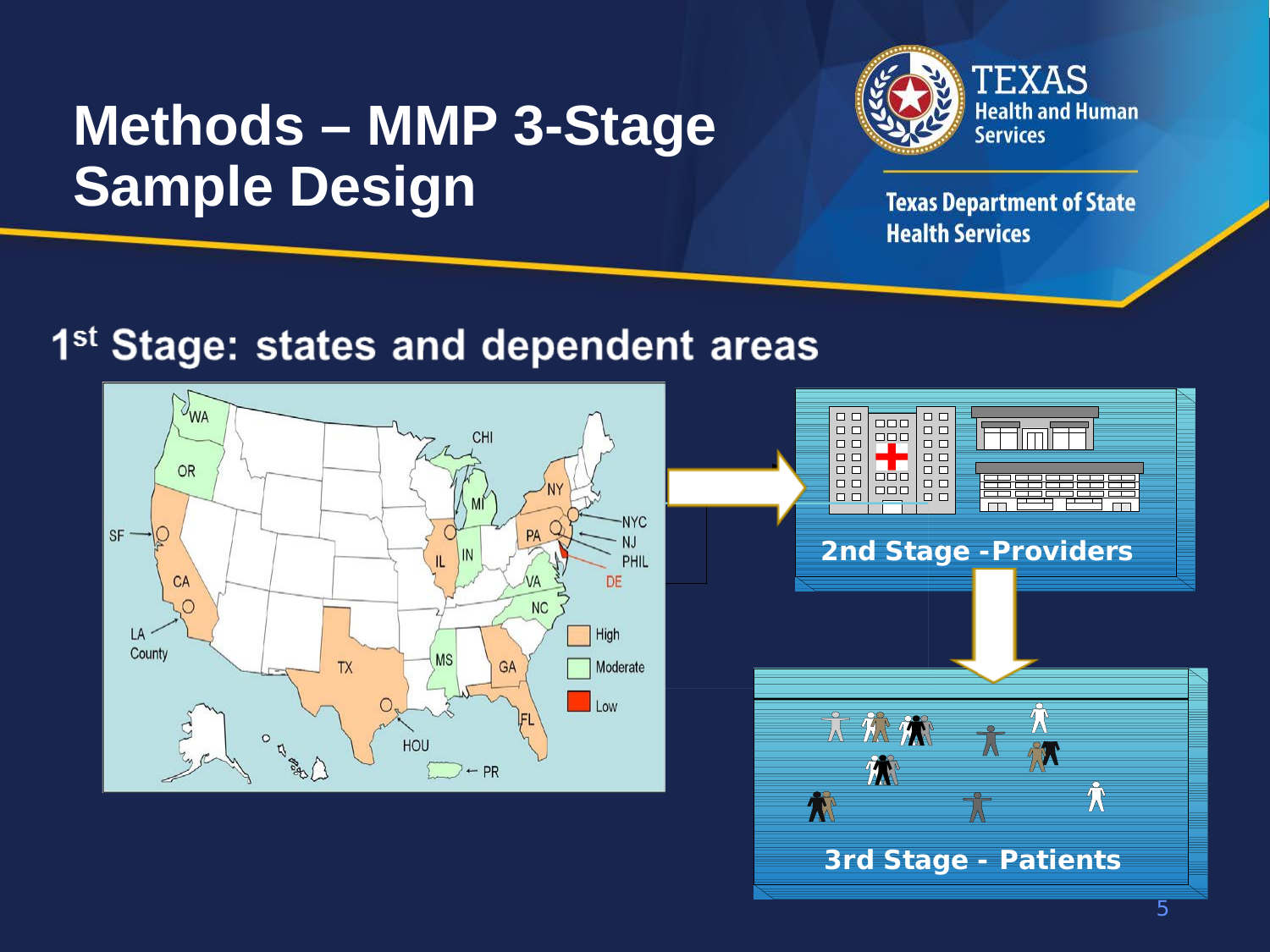

### **Outcome – T2DM**

**Texas Department of State Health Services** 

• Study sample: Texas & Houston MMP Sites using 2013-2014 medical chart and interview data (N=957)

### • T2DM – identified by one of the of the following:

- ❖ formal diagnosis in the medical chart
- ❖ prescription of insulin or oral hypoglycemic medications
- ❖ or most recent fasting blood glucose of >126 mg/dL

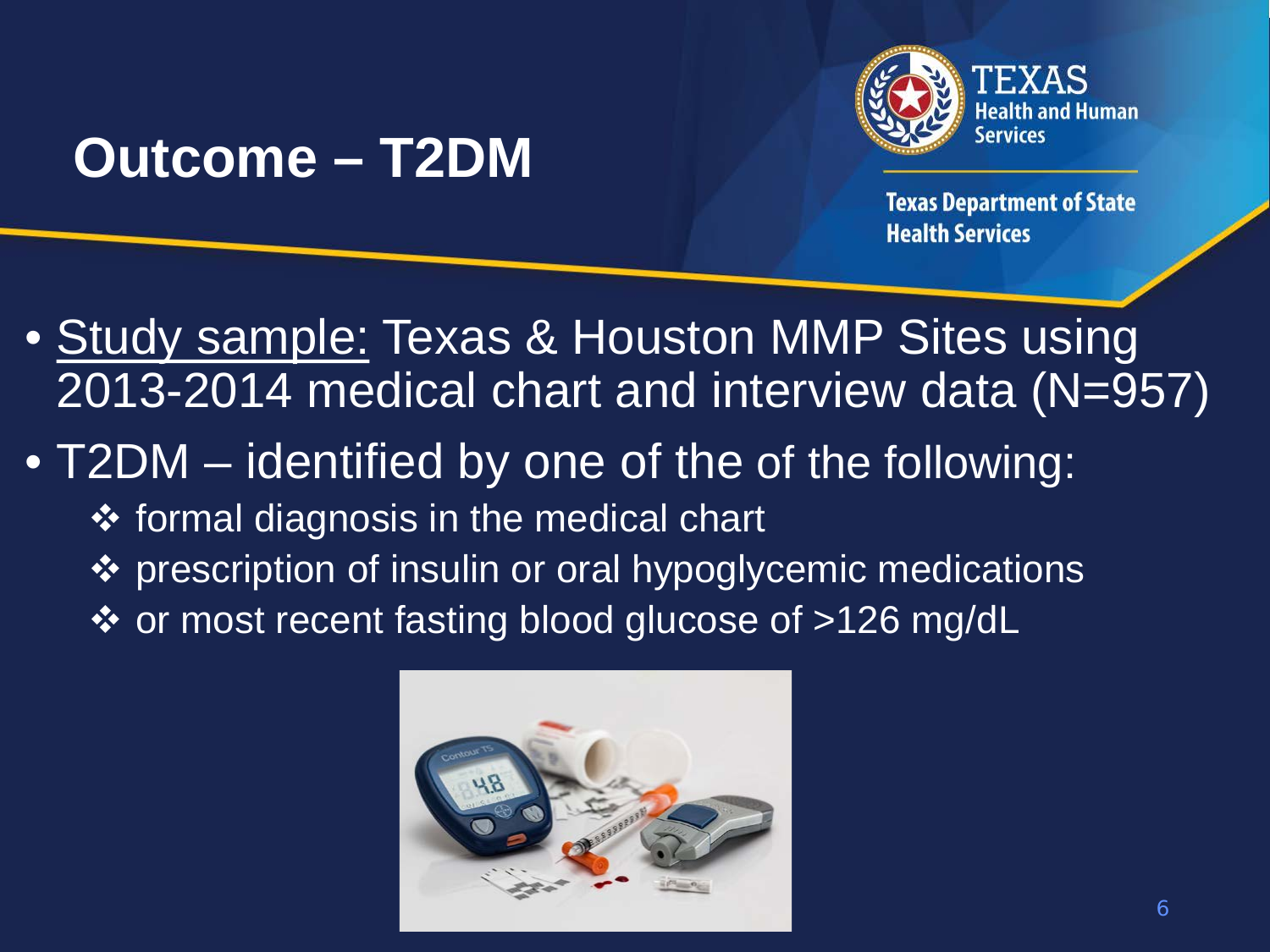# **T2DM prevalence among PLWH higher than general population**



**Texas Department of State Health Services** 



#### MMP T2DM Prevalence

#### General population T2DM **Prevalence**



2/14/2019 7 Centers for Disease Control and Prevention.\*2015–2017 National Health and Nutrition Examination Survey (NHANES), National Center for Health Statistics,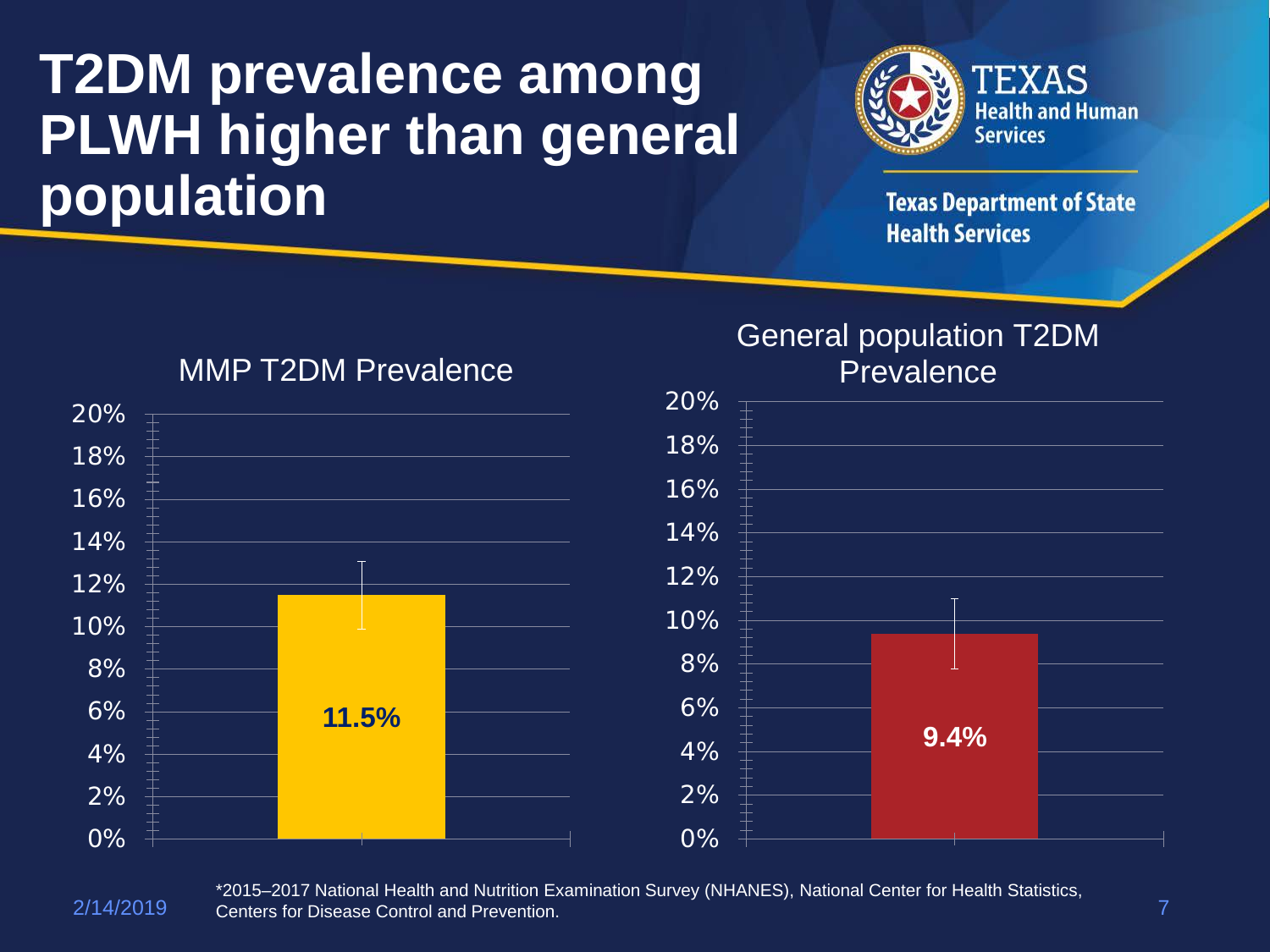### **No significant differences by sex, race, smoking, and poverty with T2DM**



| <b>Sex</b> | <b>T2DM</b> |
|------------|-------------|
| Male       | $11\%$      |
| Female     | 12%         |

| <b>Poverty</b> | T2DM |  |  |  |
|----------------|------|--|--|--|
| Above          | 10%  |  |  |  |
| <b>Below</b>   | 13%  |  |  |  |

| Race /<br><b>Ethnicity</b> | T <sub>2</sub> DM |
|----------------------------|-------------------|
| White                      | $11\%$            |
| <b>Black</b>               | $11\%$            |
| <b>Hispanic</b>            | 13%               |

| <b>Smoking</b> | T2DM |
|----------------|------|
| <b>Never</b>   | 10%  |
| Former         | 15%  |
| Current        | 12%  |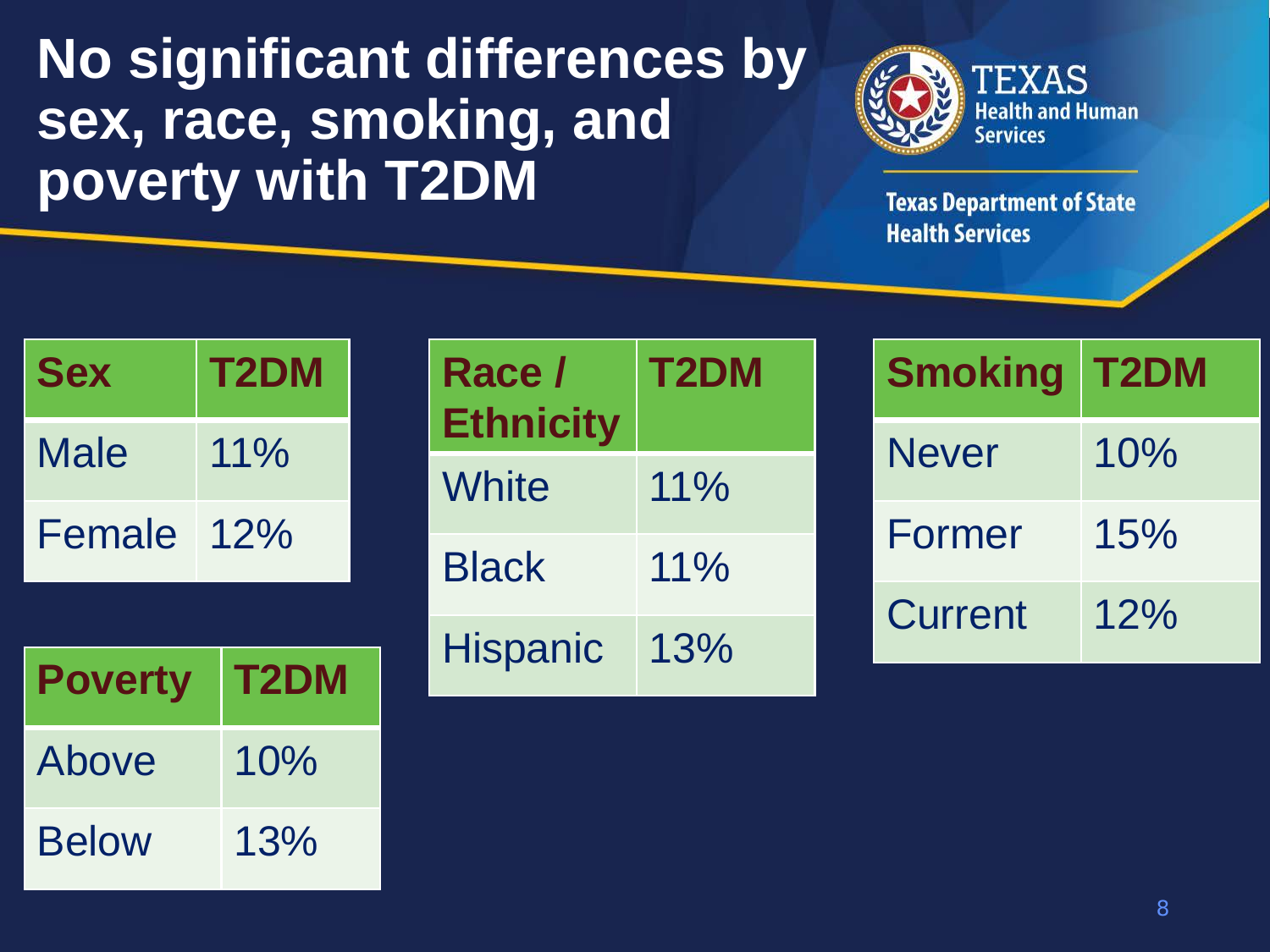# **BMI, age, educ. & insurance are significantly associated with T2DM**



**Texas Department of State Health Services** 

| <b>Education* T2DM</b> |      |             |             |                    |      |  |
|------------------------|------|-------------|-------------|--------------------|------|--|
| $<$ HS                 | 18%  |             |             | Insurance*         | T2DM |  |
| <b>HS/equiv</b>        | 10%  | <b>BMI*</b> | <b>T2DM</b> | Private            | 5%   |  |
| >HS                    | 10%  | < 25        | 6%          | <b>Public</b>      | 18%  |  |
| Age*                   | T2DM | $25 - 30$   | 12%         | <b>Ryan White</b>  | 8%   |  |
| 18-39                  | 4%   | $\geq 30$   | 19%         | Only               |      |  |
| 40-49                  | 9%   |             |             | <b>Unspecified</b> | 20%  |  |
| 50-59                  | 16%  |             |             | <b>None</b>        | 2%   |  |
| 60+                    | 30%  |             |             |                    |      |  |

\*Statistically significant difference <0.05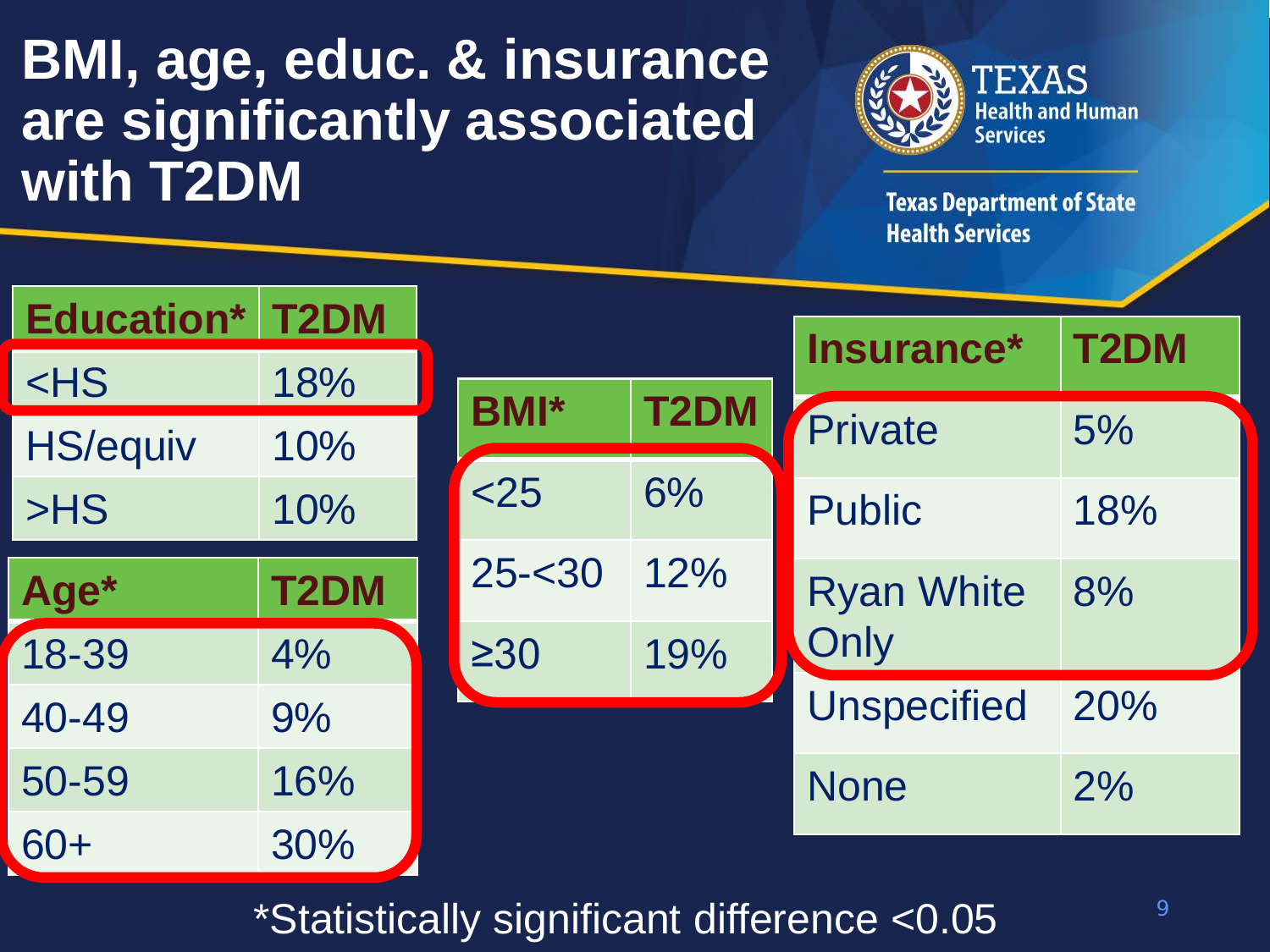# **HIV Dx duration was associated with T2DM prevalence**



| <b>HIV Dx</b>                    |                   | <b>T2DM</b><br><b>Viral Load</b> |    |             |                  |                               |                   |  |
|----------------------------------|-------------------|----------------------------------|----|-------------|------------------|-------------------------------|-------------------|--|
| <b>Duration*</b>                 |                   | (copies/ml)                      |    | <b>T2DM</b> |                  | <b>Mean CD4</b><br>(cells/µl) | T <sub>2</sub> DM |  |
| <5 years                         | 10%               | Undetectable<br>(<200)           |    | 11%         |                  |                               |                   |  |
| 5-9 years                        | 6%                |                                  |    |             |                  | 0-199                         | 10%               |  |
|                                  |                   | $\geq$ 200<br>12%                |    |             |                  | 200-349                       | 11%               |  |
| $\geq$ 10 years                  | 15%               |                                  |    |             |                  |                               |                   |  |
|                                  |                   | <b>ART Use</b>                   |    | <b>T2DM</b> |                  | 350-499                       | 13%               |  |
| <b>Current</b><br><b>ART Use</b> | T <sub>2</sub> DM | <b>Duration</b>                  |    |             |                  | $\geq$ 500                    | 11%               |  |
|                                  |                   | <5 years                         | 9% |             |                  |                               |                   |  |
| Yes                              | 11%               | 5-9 years                        | 7% |             |                  | <i><b>*Statistically</b></i>  |                   |  |
| <b>No</b>                        | 11%               |                                  |    | 14%         |                  | significant                   |                   |  |
|                                  |                   | $\geq$ 10 years                  |    |             | difference <0:05 |                               |                   |  |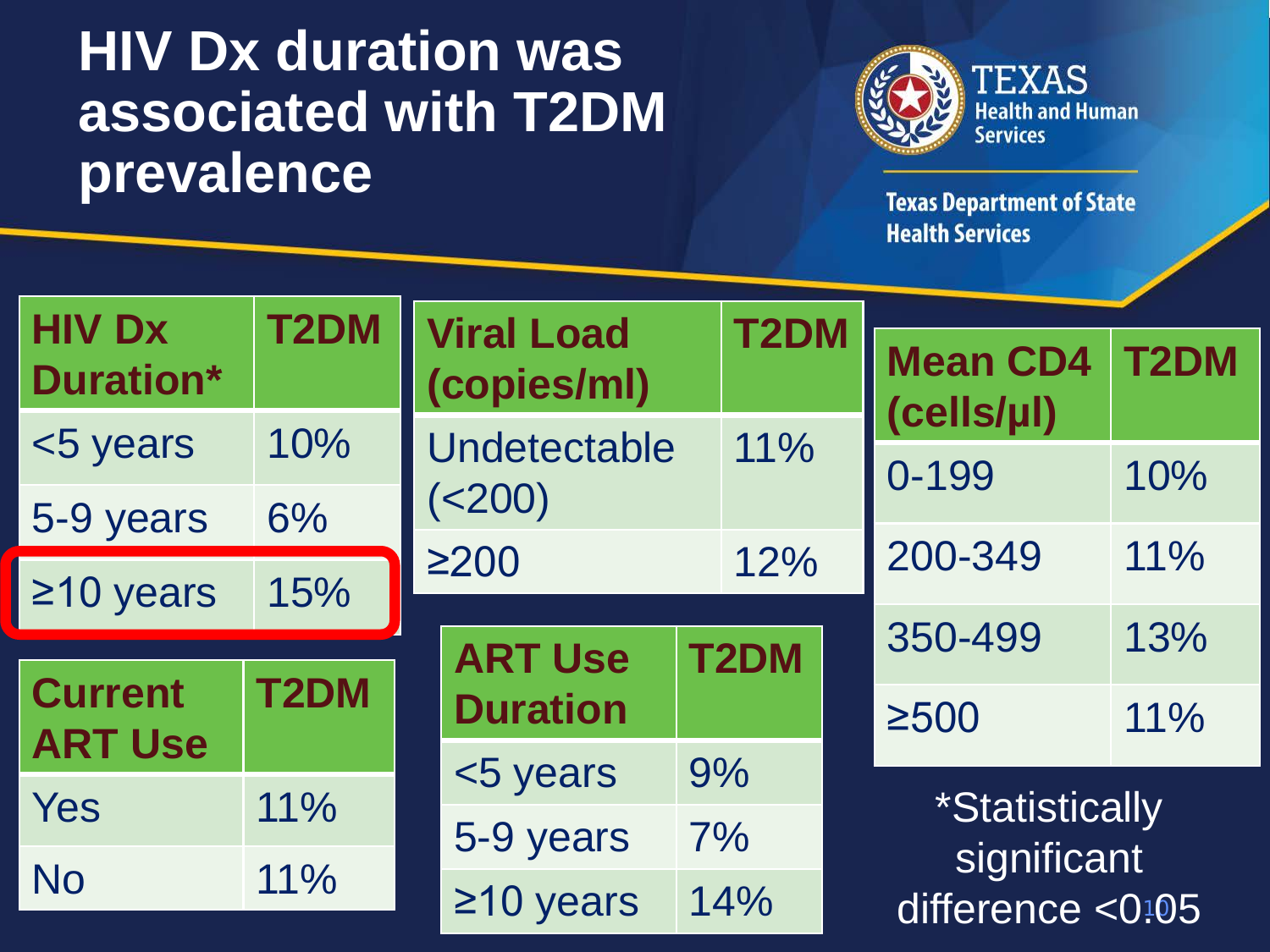# **Age is linearly associated with diabetes likelihood**



**Texas Department of State Health Services** 



Multivariable model adjusted for age, race, birth sex, poverty, education, smoking, HIV Dx 11 duration, CD4 count, current ART use, ART use duration, and BMI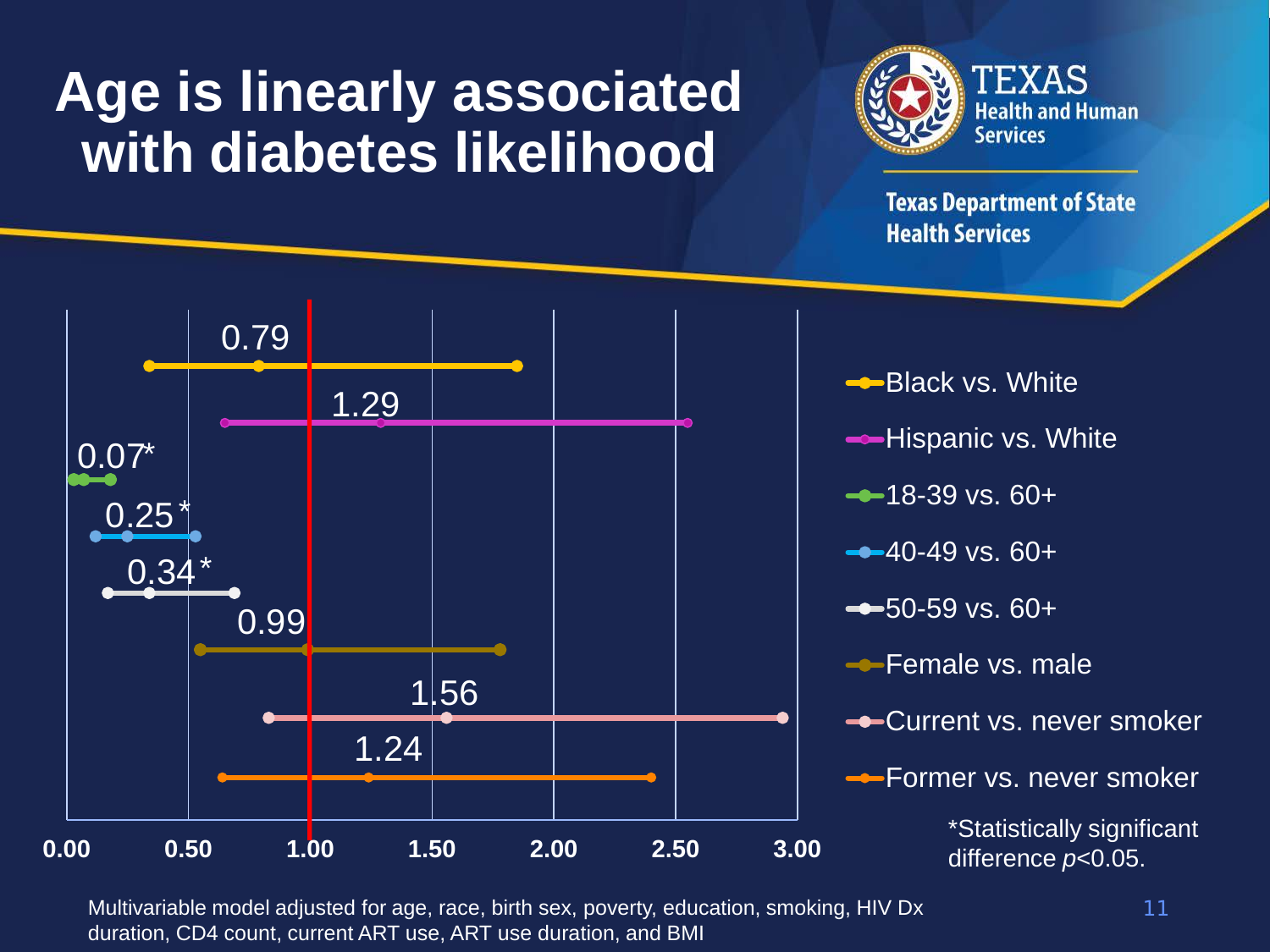# **Higher BMI → Significant odds of having diabetes**



**Texas Department of State Health Services** 



Multivariable model adjusted for age, race, birth sex, poverty, education, smoking, HIV Dx duration, CD4 count, current ART use, ART use duration, and BMI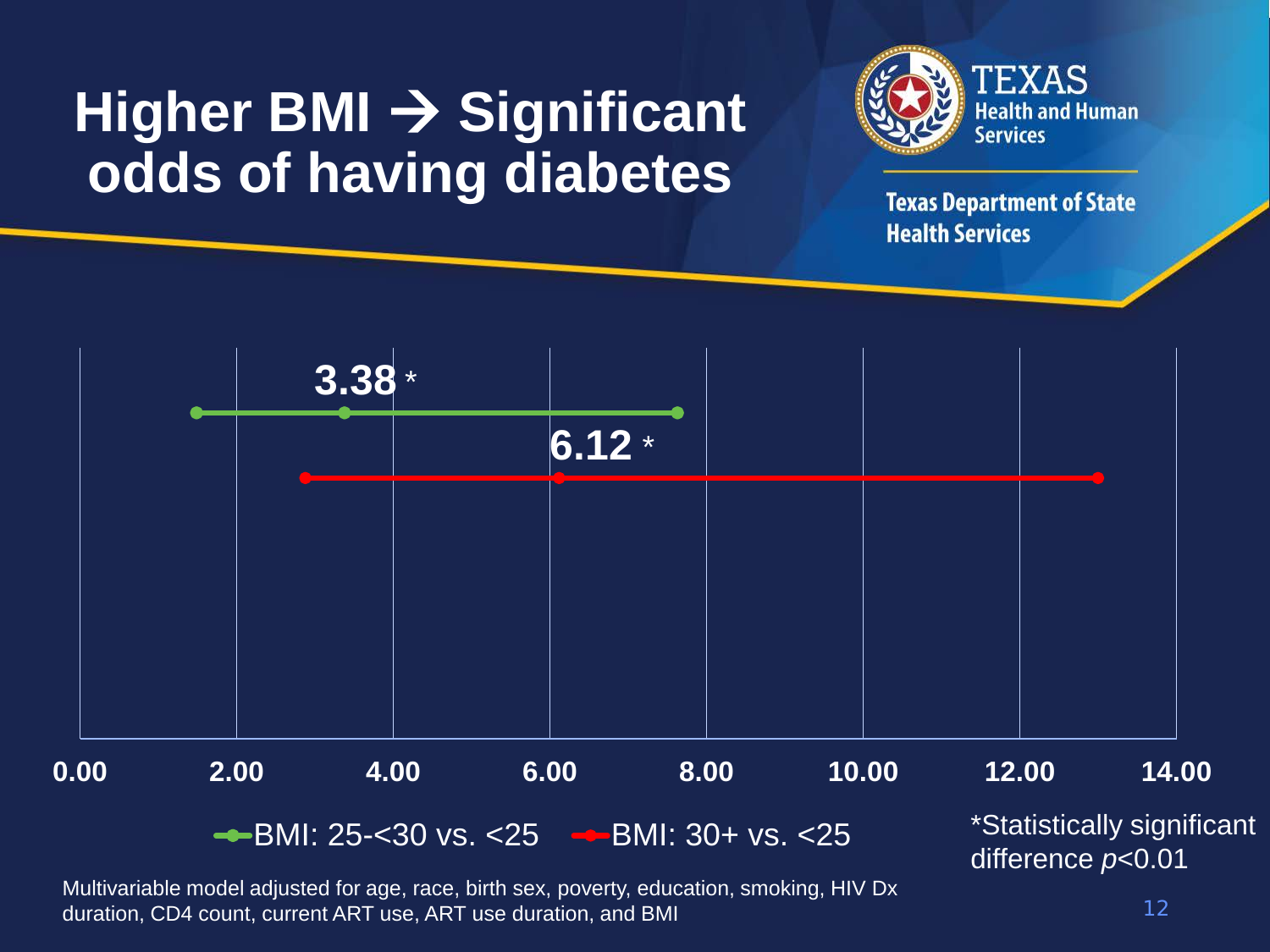# **No significant association of HIV-related variables with T2DM odds**



**Texas Department of State Health Services** 



 $\rightarrow$ HIV Dx: <5 vs.  $\ge$ 10 yrs  $\rightarrow$  HIV Dx: 5-9 vs.  $\geq$ 10 yrs Mean CD4: ≥500 vs. <200 **-**Mean CD4: 350-499 vs. <200 **-**Mean CD4: 200-349 vs. <200 **-**Current ART use: Yes vs. No ART use: ≥10 yrs vs. <5 yrs  $-ART$  use: 5-9 yrs vs.  $<5$  yrs

Multivariable model adjusted for age, race, birth sex, poverty, education, smoking, HIV Dx duration, CD4 count, current ART use, ART use duration, and BMI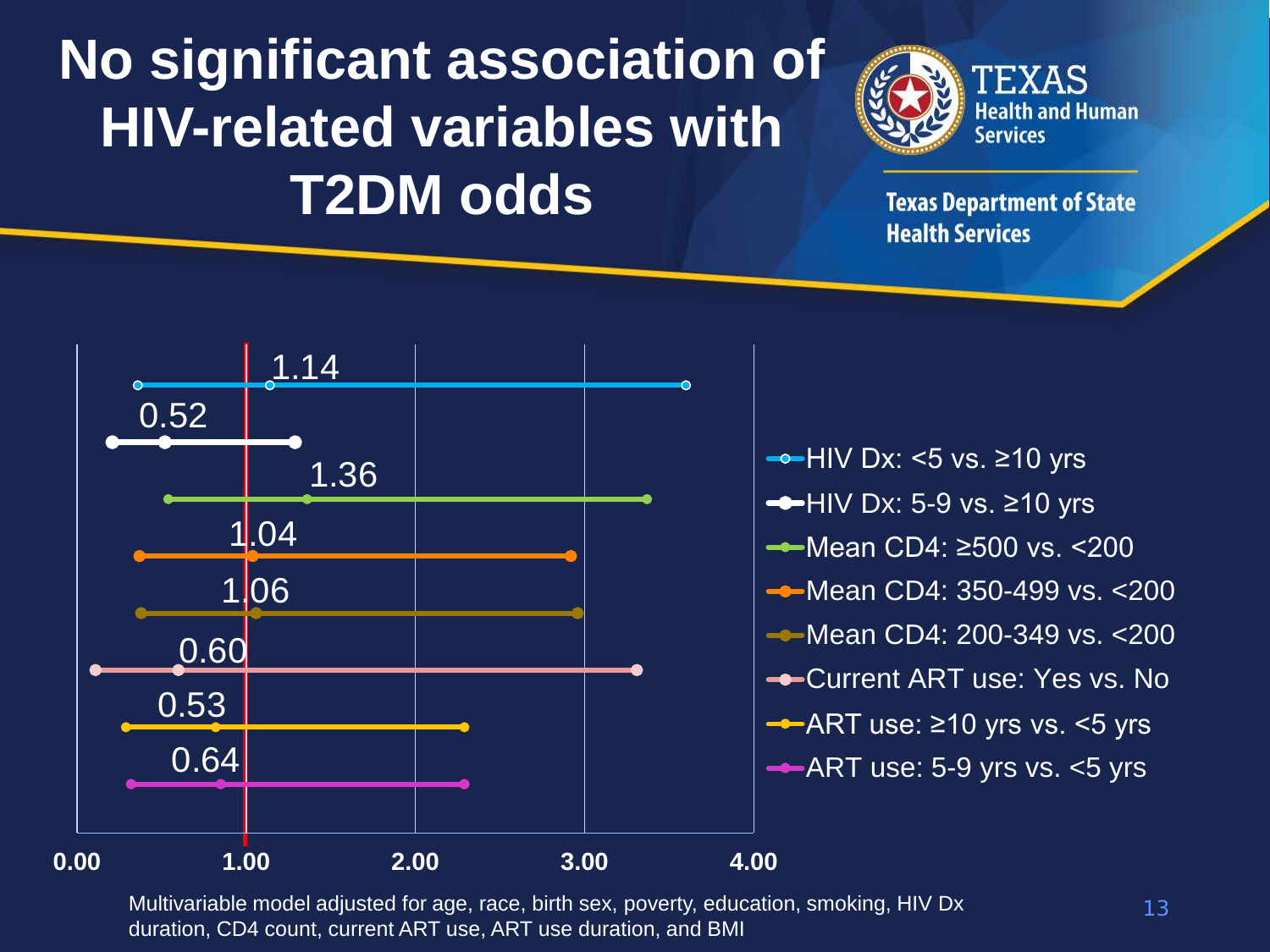

### **Conclusions**

- T2DM prevalence among PLWH is slightly higher than general population
- Significant predictors: Age and BMI
- PLWH <40 had lower odds of T2DM; overweight and obese PLWH had higher odds
- Long-term data on aging PLWH needed to identify modifiable risk factors for T2DM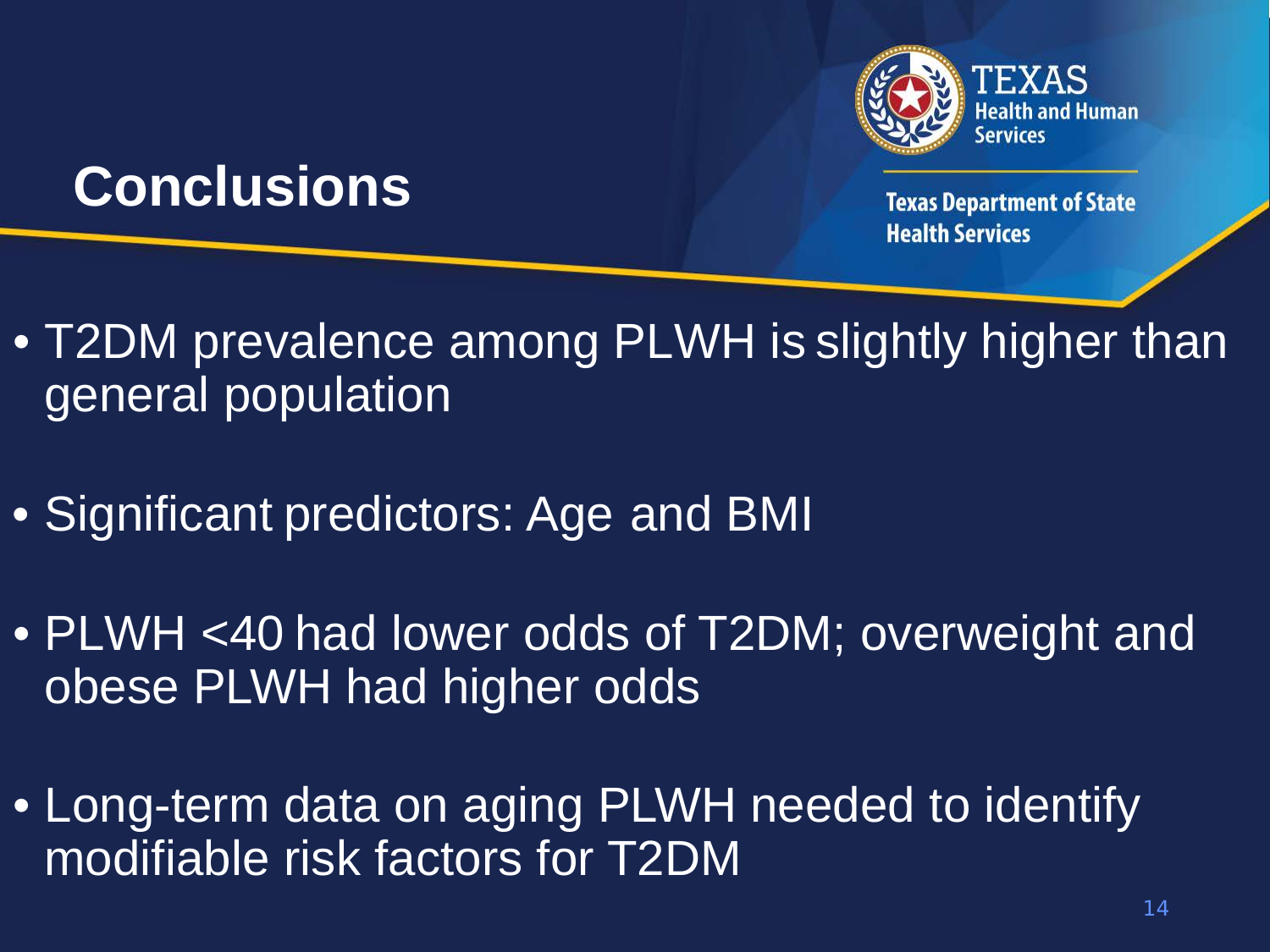# **Implications**



**Texas Department of State Health Services** 

- Need for coordination of care between multiple providers
- Since PLWH are living longer, important to monitor age-related chronic diseases
- To improve outcomes, existing DM screening guidelines should be followed by providers
	- FBG and HbA1c obtained before and after starting ART<sup>1</sup>
- Explore improved tests for DM Dx and monitoring
	- Diagnostic limitations of HbA1c among PLWH<sup>2</sup>

2/14/2019 15 2Eckhardt BJ, Holzman RS, Kwan CK, et al. Glycated Hemoglobin A(1c) as screening for diabetes mellitus in HIV-infected individuals. AIDS Patient Care STDS 2012;26:197–201.

<sup>1</sup>Aberg JA et al. Primary care guidelines for the management of persons infected with HIV: 2013 update by the HIV Medicine Association of the Infectious Diseases Society of America. *Clin Infect Dis* 2014;58:1–10.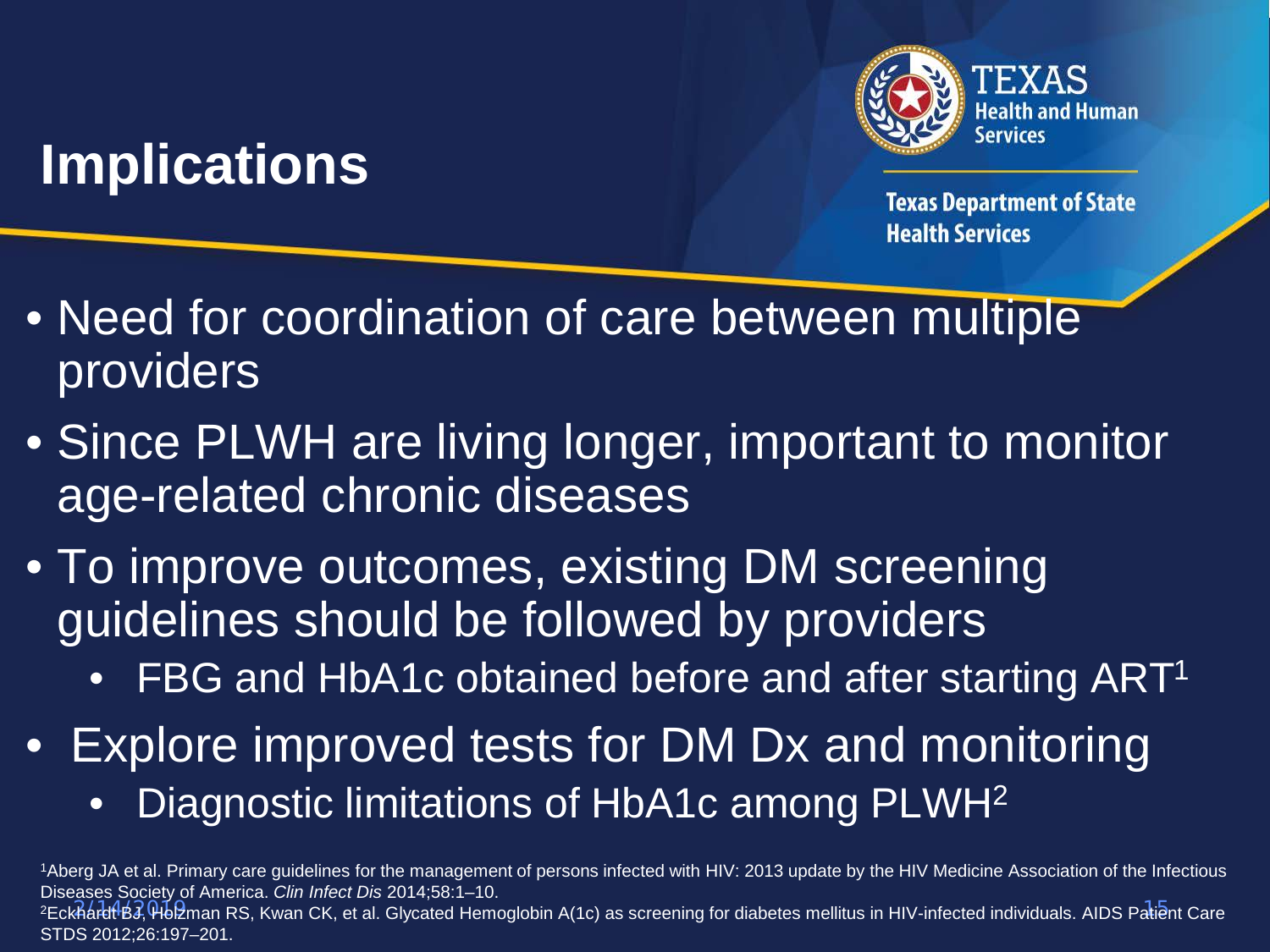

### **Acknowledgements**

- Justin Buendia PhD, DSHS Epidemiologist
- Nallely Trejo, Texas MMP PC
- Margaret Vaaler PhD, ESP Group Manager
- Osaro Mgbere PhD, Houston MMP PC
- Data collectors
- MMP participants